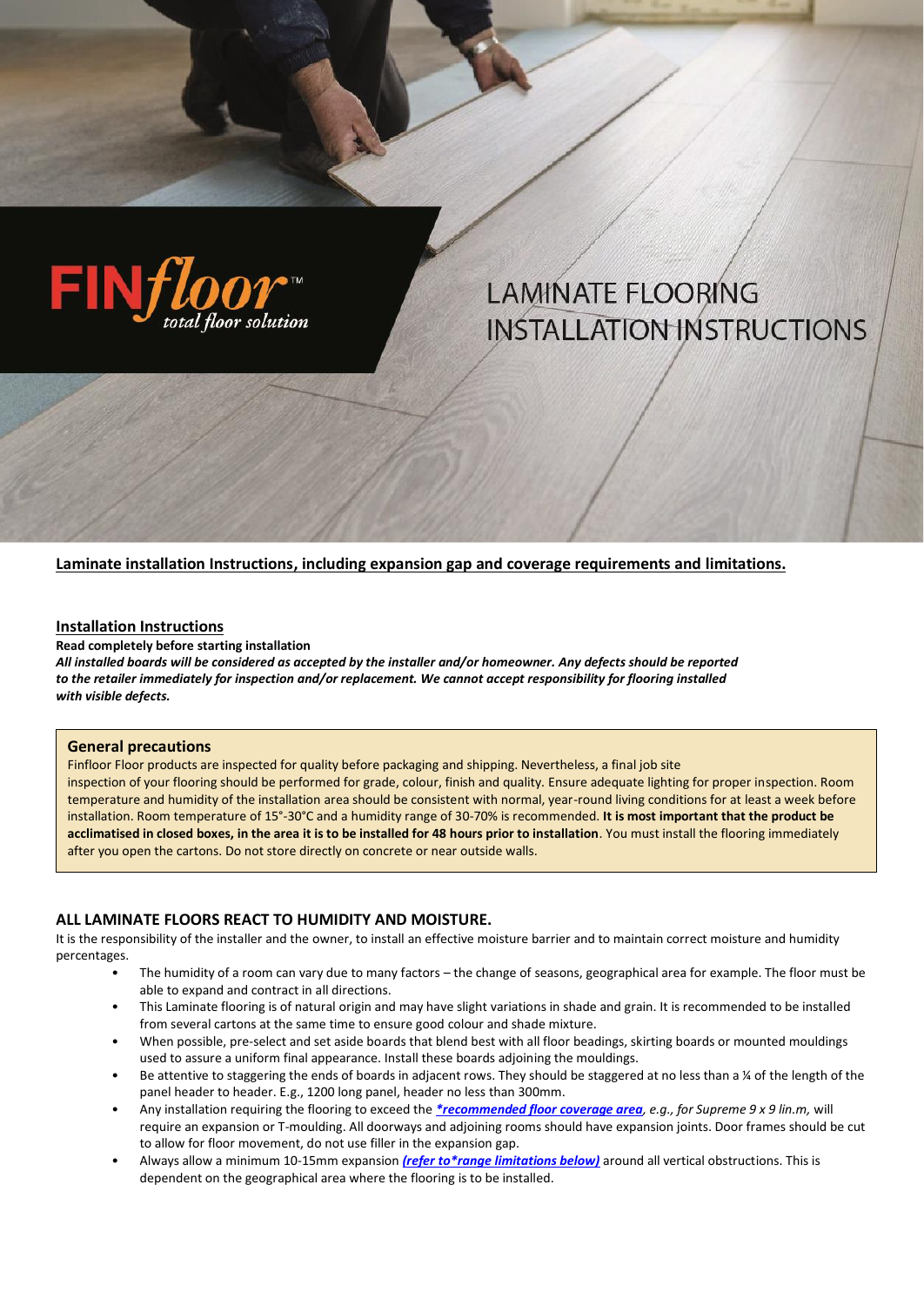## **Under floor heating**

Under floor heating is not necessary with Floor laminates. However, if wanted, please obtain exact/detailed specifications from your approved flooring dealer.

### **Tools/Accessories**

You will need the following tools and accessories to install Laminate Flooring correctly:

- Tape measure and Spirit level
- Metal hammer and tapping block,
- Fine-toothed saw (For ease use an electric jigsaw or circular saw)
- Ruler or straight edge
- Lever or pulling iron
- Pencils and Spacers
- A polythene membrane as a moisture barrier
- Waterproof tape
- A sound reducing underlay such as Finlay Underlay (A separate polythene membrane is not required if the underlay has a built-in moisture barrier). Other accessories such as threshold profiles, beading and pipe rosettes are available from your local supplier.

# **Subfloor preparation**

#### **CONCRETE**

- Ensure that your subfloor is dry, clean, flat, smooth and level. Height differences of not more than 3mm in a metre must be levelled. The slab must also be no more than 12% moisture content on Prontemeter or 3% on Tramex moisture meter to be suitable for Laminate flooring. Correct any changes in height difference and ensure that the levelling compound has cured prior to starting your installation.
- Check your floor levels, quick method, nail into middle of the room tie a string, push the knot to the ground and check levels

#### **WOOD AND OTHER SURFACES**

- Ensure that your subfloor is dry, clean, flat, smooth and level. Height differences of not more than 3mm in a metre must be levelled.
- Correct any changes in height difference and ensure that the levelling compound has cured prior to starting your installation.

## **Preparing to install**

- 1) Clean and sweep the screed/sub-floor thoroughly.
- 2) The vapour barrier must overlap, be taped closed over its entire length and must face upwards, with the underlay in contact with the screed.
- 3) Let the opened packages of flooring lie flat on the floor, in the room in which the floor is to be installed.
- 4) Check door and door frame clearances to ensure that doors will move freely without contacting or restricting the movement of the floor panels.
- 5) Although a laminate floor can be installed in any direction, as a rule, Laminate floors are usually installed perpendicular to a window, in the direction of the greater light source. Installing the floor parallel to the longest wall tends to make a room appear larger. You will get better results by laying two or three rows of Laminate in advance to get an eye pleasing distribution of the plank.
- 6) It is important to do the set out at this stage to ensure a successful installation, check the measurements to ensure you have sufficient material for the installation.

#### **Installation**

- 1) Measure the room carefully to determine if it is square, and to calculate the width of the last row. For planks less than 50mm in width, re-cutting the first row will be necessary to ensure stability (do not include the tongue of a plank in your measurements, as all exposed tongues must be removed from the perimeter of the floor – i.e. the first row of planks). Should you have an irregular wall for the first row, the plank must be cut to follow the wall's irregularities.
- 2) When preparing to saw a plank (use safety glasses), always ensure that the decorative surface of the plank is facing down.
- 3) Starting in one corner of the room, the flooring should be installed from left to right or as per the instructions, with the tongue sides facing the walls. Place spacers between the plank and the wall (spacers provide the necessary space required for expansion around the perimeter of the floor). It is especially important to leave at least *10mm free [\(refer to\\*range limitations below\)](#page-3-0)* around the entire floor. To ensure stability, the planks at the end of each row must not be shorter than ¼ length of the panel. If your last plank is shorter than this, it is advised to re-cut the first plank in the row. The remainder of the plank from your first row can be used as the first plank of the next row. Stagger the joins by cutting the first plank of every row to different lengths e.g.300mm,600mm,900mm, full board. This will give a random pattern that will then be repeated until the opposite wall is reached.
- 4) When laying the planks for the first row, place the first plank flat and against the spacers. To put the second panel into place, join the width side of the second panel with the width side of the first panel, push them together firmly and fasten the joint by pushing the panel down flat onto the sub-floor. If the joint is not tight, use a hammer and a suitable tapping block and tap gently at the other end of the second panel, if necessary. Make sure the alignment of planks is straight.

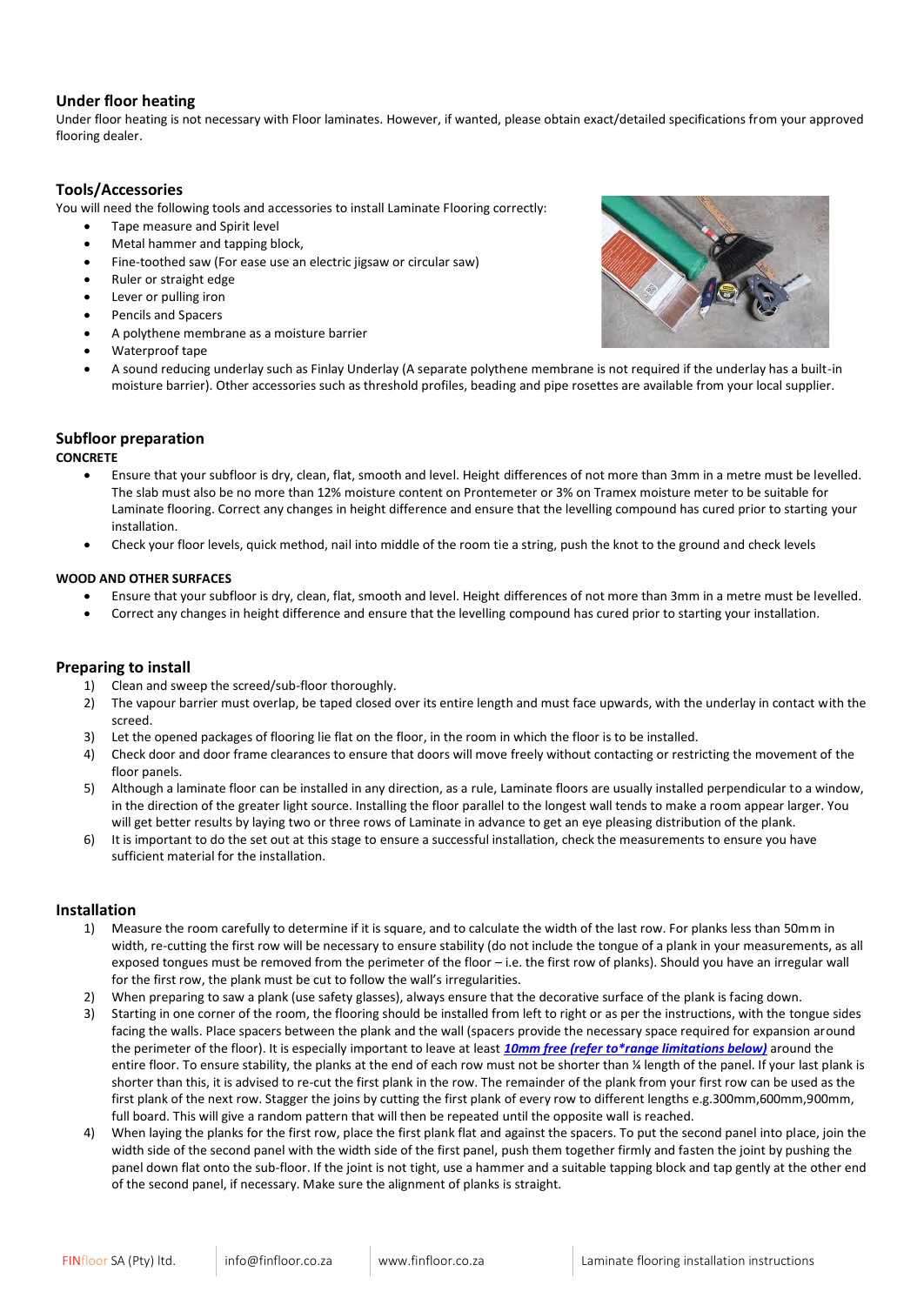- 5) Repeat this procedure and complete the first row. At the end of the first row, mark and cut the last panel to obtain the suitable size/shape to fit the remaining space. Cut the panel with the décor side facing up if using a fine-toothed saw blade or guillotine. This last piece can be fitted with the use of a suitable tensioning tool or heel iron.
- 6) To start the second row, use the leftover piece of the last panel from the first row. To install the first panel of the second row, have it slightly tilted with its tongue inserted into the groove of the panel in the first row, and then press it down flat firmly so that the tongue and groove will interlock. The joint should be locked tight. If not, dismantle the panel and repeat the process and simply tap the panels tight with a heel iron (or a suitable tapping block) and a hammer. Start tapping from one end to the other, along the length side. Position the width (end join) of the subsequent panel close to the exposed width (end join) of the first panel so the lock is almost in place, with its tongue on the length side inserted into the groove of the panel of first row. Standing on the panels of the first row, pull this panel inwards and then push it firmly downwards so that the tongue interlocks with groove of the panel in the first row. Then use a hammer and tapping block and tap gently at the other end of the panel to tighten the width side. Follow the laying instructions explained earlier and complete the second row. Subsequent panels / consecutive rows can be installed by repeating these steps.
- 7) When you reach the final row, place a loose panel precisely on the last laid panel. Place another panel on top, but with its edge 10mm *[\(refer to\\*range limitations table below\)](#page-3-0)* from the wall. Trace a cutting line along the middle panel and saw it along that line. Lay the panel you cut and ease it into position. Insert spacers between the wall and the last panel laid to be sure there is a 10mm *[expansion gap \(refer to\\*range limitations below\)](#page-3-0)*.
- 8) When going from one room to the other, make sure to separate the rooms with a transition moulding. The floor is ready for use as soon as it is laid.

#### **VISUAL GUIDE (View left to right)**



#### **Finishing**

- 1) Remove the spacers.
- 2) Cover the expansion joints around the perimeter of the floor with skirting and/or quarter rounds. If a vapour barrier was used, do not forget to fold the polyethylene film along the edge of the walls under the baseboards and/or quarter rounds. Fit these products to the walls without attaching them to the floor. Make sure that a 0.10mm feeler gauge is able to slide freely underneath the skirting to ensure the floor is not trapped, thus preventing expansion or contraction.
- 3) Install the T-mouldings to hide the expansion gaps where needed, doorways or allowable floor coverage, etc. *[\(refer to\\*range](#page-3-0)  [limitations below\)](#page-3-0)*.
- 4) Any remaining boards can be kept for several years, stored flat in a moisture-free area. Furniture can be put back in position right away

#### **Cleaning & Maintenance**

Laminate Flooring is very hygienic and easy to clean.

- Sweep or vacuum as often as necessary to remove any loose dirt or grit. Do not use the beater bar on the vacuum cleaner.
- Use protective mats at all exterior entrances. Do not use rubber-based mats as the rubber may leach into the Laminate.
- Use felt protectors under heavy pieces of furniture.
- Never slide or roll furniture or appliances across your floor. Protect the surface if using a trolley to move heavy objects.
- Spiked heels or shoes in need of repair can severely damage your floor. In areas of excessive traffic and wear, make use of runners or area rugs.
- Damp clean only avoid excessive amounts of water. If a spill occurs, soak up the bulk of the liquid promptly.
- Never use oil, soap, wax or other household products to clean your floor.
- Keep animal nails trimmed.
- Where possible maintain relative humidity levels between 30% and 70% .